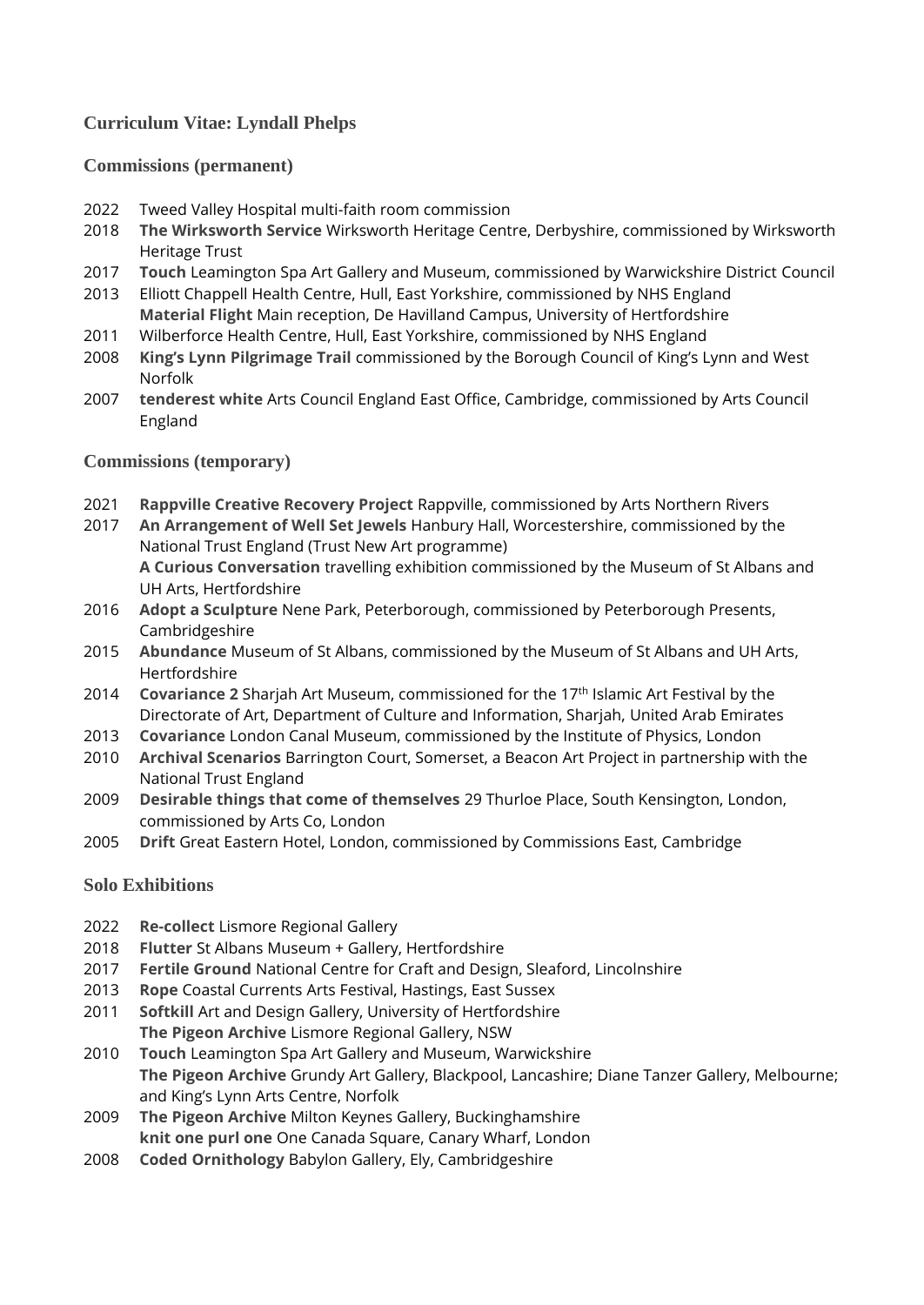- 2007 **Evacuate** Natural History Museum at Tring, Bedfordshire **tenderest white** The Town Hall Galleries, Ipswich, Suffolk
- 2004 **I am obsessed with detail** Midlands Arts Centre, Birmingham, West Midlands **Enigma** firstsite, Colchester, Essex
- 2001 **fragile** Alsager Arts Centre Gallery, Manchester Metropolitan University, Cheshire
- 1999 **gathering** Side on Gallery, Sydney
- 1995 **disclose/conceal** Southern Cross University Art Museum, NSW
- 1994 **Wounds that don't bleed** Lime Gallery, Sydney

### **Selected Group Exhibitions**

- 2018 **Accumulate** St Albans Museum + Gallery, Hertfordshire
- 2016 **Curious House** Bishops' House, Sheffield, South Yorkshire **Ridges and Furrows** St Chad Church, Welbourn, Lincolnshire
- 2015 **3 Branches of the Same Tree** Pump House Gallery, London **Live** Chelsea Space, Chelsea College of Arts, London **Mail Art Project** Oppland Kunstnersenter, Lillehammer, Norway
- 2012 **A Day With A Duck** Babylon Gallery, Ely, Cambridgeshire **Maggs Beneath the Covers** Maggs Antiquarian Bookshop, London **Mouseion** School of Museum Studies, University of Leicester, Leicestershire **Time and Vision** Bargehouse, London
- 2011 **Ghosts of Gone Birds** Rochelle School, London **Buffer Zone** Sydney Olympic Park's Armory Gallery, NSW **Project Pigeon** New Art Gallery Walsall, West Midland
- 2010 **Scion: Artwork of the month series** Barrington Court, Somerset, a Beacon Art Project in partnership with the National Trust England **Document a: local – global** King's Lynn Arts Centre, Norfolk **Lost & Found** King's Lynn Arts Centre, Norfolk
- 2009 **Birdland: An Artist's Imaginary Aviary** Salisbury Arts Centre, Wiltshire **Blue Sky** Ruskin Gallery, Anglia Ruskin University, Cambridge, Cambridgeshire
- 2008 **The Beguiling…fairytales, myths and witchcraft in contemporary art** Bury St Edmunds Art Gallery, Suffolk
- 2004 **Tempered Ground** Museum of Garden History, London
- 2002 **medicate** Leamington Spa Art Gallery and Museum, Warwickshire
- 1999 **Strike when ready!** Side on Gallery, Sydney **Art Workers Inc.** Herringbone Gallery, Sydney
- 1996 **Valerian** Mori Gallery, Sydney **Inheritance** Australian Centre for Photography, Sydney
- 1995 **Men under the Microscope** Watt Space, Newcastle; Project Contemporary Art Space, Wollongong; Scape Gallery, Sydney **technothelylogia** Monash University Art Gallery, Melbourne

## **Residencies**

- 2015 Museum of St Albans, Hertfordshire (completed 2018)
- Ridges + Furrows Residency, NK Arts Partnership, Lincolnshire (completed 2016)
- 2013 The Higgins Bedford, in collaboration with Bedford Creative Arts, Bedfordshire
- 2010 Scion Residency, Barrington Court, Somerset
- 2007 Natural History Museum, London & Tring, Bedfordshire
- 1999 Australia Council International Studio Residency, London
- 1998 Irish Museum of Modern Art, Dublin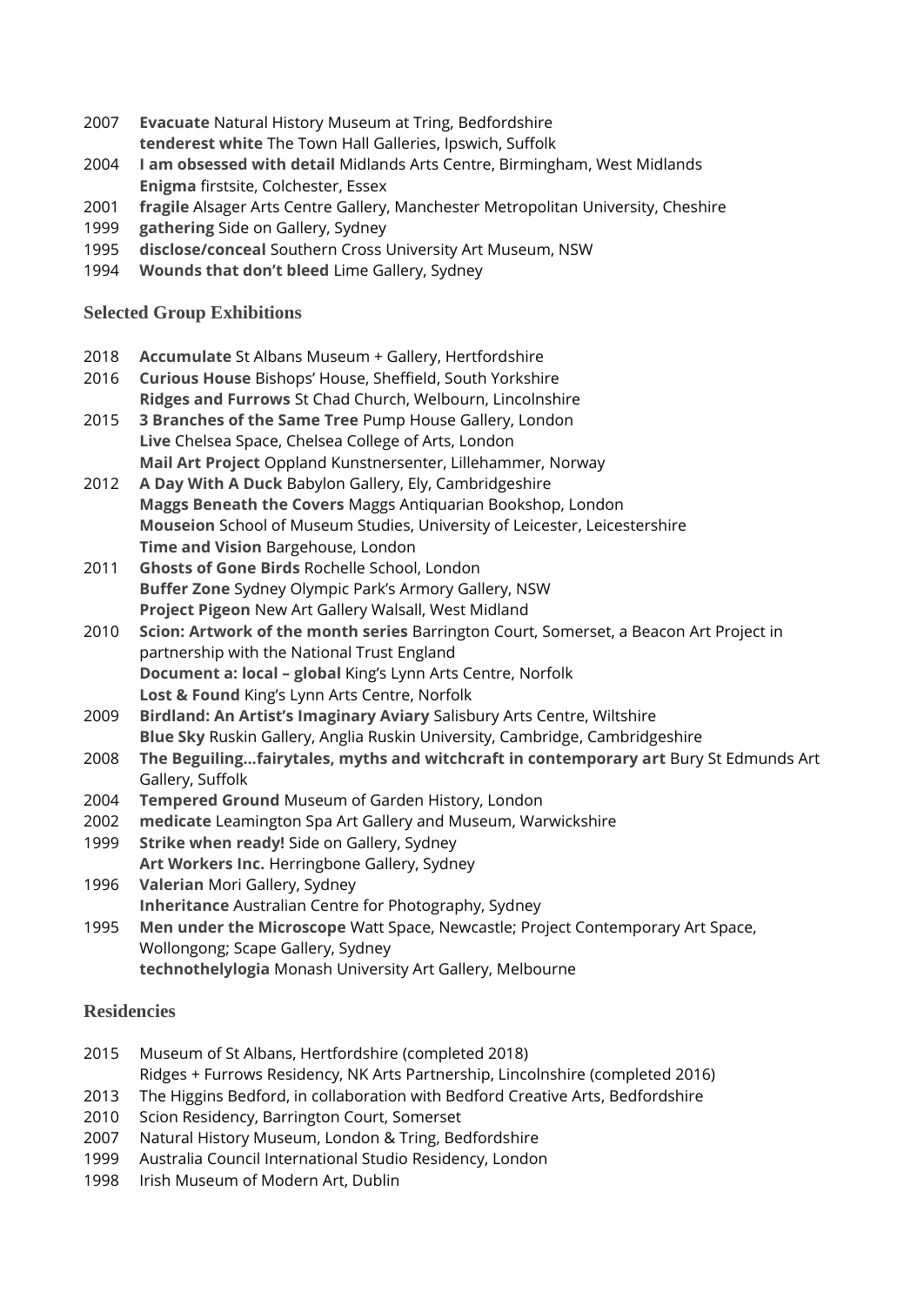## **Awards**

- 2018 Grants for the Arts (Arts Council England)
- 2015 Grants for the Arts (Arts Council England)
- 2013 Grants for the Arts (Arts Council England)
- 2012 Artist Access to Art Colleges Cambridge School of Art, Anglia Ruskin University, Cambridgeshire
- 2011 Grants for the Arts (Arts Council England) Axis Artist of the Month - November
- 2010 Selected for Wysing Arts' Escalator Visual Arts Mentoring Programme, Cambridgeshire
- 2009 Selected for Aspire, an artists' professional development programme, King's Lynn Arts Centre, Norfolk

Grants for the Arts (Arts Council England)

- 2006 The Leverhulme Trust: Artists in Residency Scheme Grants for the Arts (Arts Council England)
- 2005 Grants for the Arts (Arts Council England)
- 2004 Selected for Escalator Visual Arts (Arts Council England and Commissions East, Cambridgeshire)
- 2003 Grants for the Arts (Arts Council England)
- 2002 Awards for Artists (Commissions East/East England Arts)

# **Public Collections**

Arts Council England Leamington Spa Art Gallery and Museum, Warwickshire St Albans Museum + Gallery, Hertfordshire University of Hertfordshire Wirksworth Heritage Centre, Derbyshire Private collections in England and Australia

# **Publications**

2018 **The Wirksworth Service** artist publication to accompany multiples for Wirksworth Heritage Centre, Derbyshire

**Accumulate** group exhibition catalogue published by University of Hertfordshire

- 2017 **World is Chaos, Creativity is Order** group exhibition catalogue published by the National Trust England
- 2013 **Superposition** solo exhibition catalogue published by the Institute of Physics, London
- 2012 **Time & Vision** group exhibition catalogue published by Acme Studios, London
- 2011 **Performance, Fashion and the Modern Interior** Helen Potkin 'In-habiting site: contemporary art practices within the historic(al) interior', ch. 13, published by Berg, London **Sculpture at Canary Wharf: A Decade of Exhibitions** pp.180 & 181, published by Canary Wharf Group, London

**Buffer Zone** group exhibition catalogue published by The Environmental Research Institute for Art, College of Fine Arts and Sydney Olympic Park Authority, Sydney

- 2010 **Softkill** solo exhibition catalogue published by University of Hertfordshire **Touch** solo exhibition catalogue published by Leamington Spa Art Gallery and Museum, Warwickshire
- 2009 **The Pigeon Archive** solo exhibition leaflet published by Milton Keynes Gallery, Buckinghamshire **Knit One Purl One** solo exhibition leaflet published by Canary Wharf Group, London
- 2007 **Evacuate** solo exhibition catalogue published by the Natural History Museum, London
- 2005 **stay** group exhibition catalogue published by Commissions East, Cambridge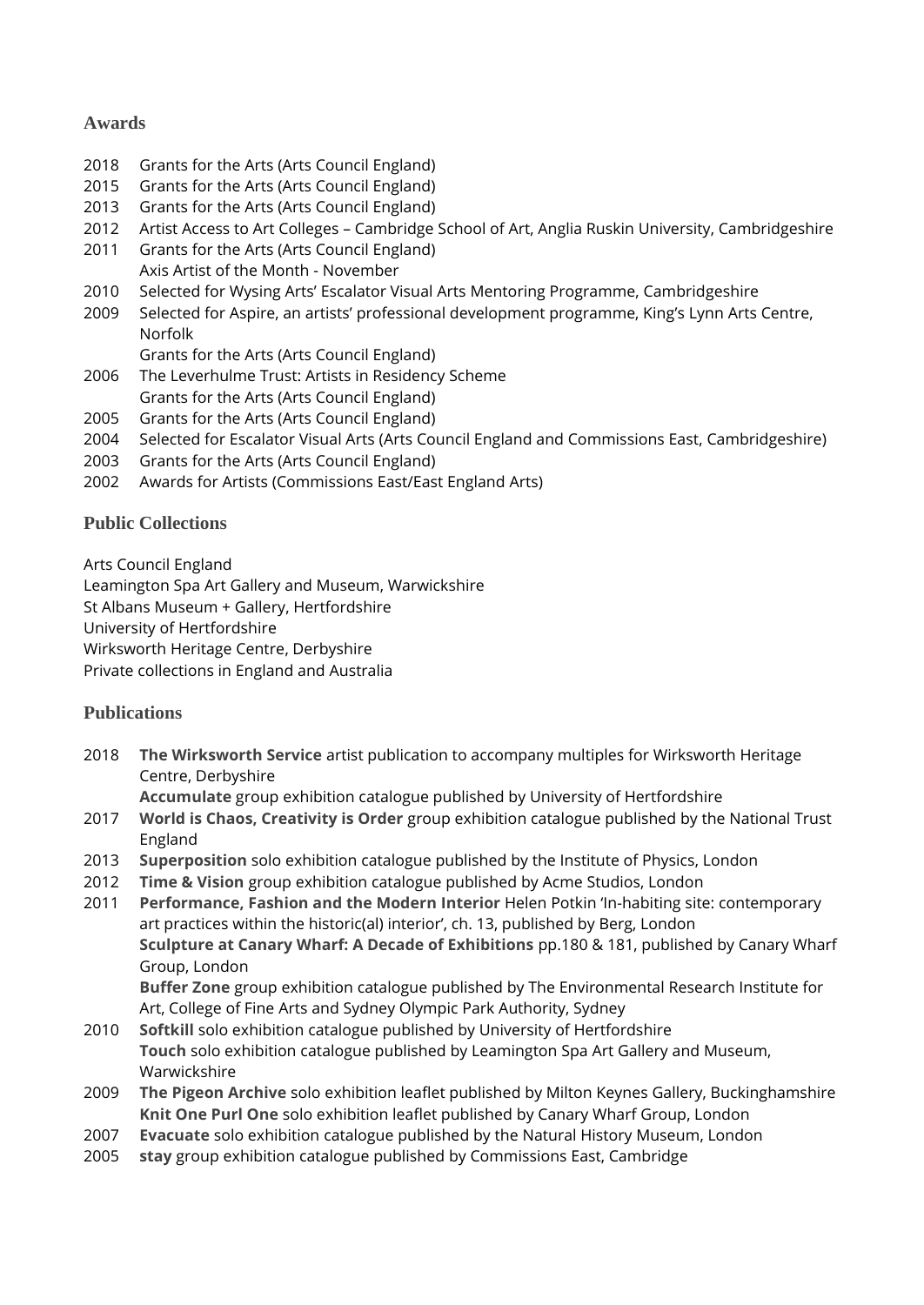- 2004 **I am Obsessed with Detail** solo exhibition leaflet published by Midlands Arts Centre, Birmingham, West Midlands **Tempered Ground** group exhibition catalogue published by Parabola, London **firstsite papers: Lyndall Phelps** solo exhibition leaflet published by firstsite, Colchester, Essex
- 2002 **Medicate** group exhibition catalogue published by Leamington Spa Art Gallery and Museum, Warwickshire
- 2001 **Fragile** solo exhibition leaflet published by Alsager Arts Centre Gallery, Manchester Metropolitan University, Cheshire
- 1996 **Valerian** group exhibition catalogue published by Mori Gallery, Sydney
- 1995 **technothelylogia** group exhibition catalogue published by Monash University Art Gallery, Melbourne

#### **Symposium presentations**

- 2015 **Starting Point** a National Trust England symposium, Bury St Edmunds, Suffolk
- 2014 **Nature Matters: A Sense of Scale** a New Networks for Nature symposium, Stamford, Lincolnshire

**Communicating Physics through the Arts** symposium, Institute of Physics, London

- 2013 **Art, Cities and Landscape** symposium, King's Lynn, Norfolk **Collaborate Creatively** symposium, firstsite, Colchester, Essex **Museums, Artists and Collections** symposium, Harris Museum and Art Gallery, Preston, Lancashire
- 2012 **Mouseion** symposium, University of Leicester, Leicestershire
- 2011 **Project Pigeon** symposium, New Art Gallery Walsall, West Midlands
- 2010 **SPAEDA Arts Education** symposium, Brewhouse Theatre & Arts Centre, Taunton, Somerset **Art Concepts in Historical Contexts** symposium, Preston Manor, Brighton, East Sussex **Ways of Knowing** symposium, University of Hertfordshire

### **PROFESSIONAL EXPERIENCE**

**Freelance educator, evaluator, project manager, mentor and tutor**

2005 – 2019

Babylon Gallery, Ely, Cambridgeshire Bedford Creative Arts, Bedfordshire Commissions East, Cambridge and Ely, Cambridgeshire Commission Projects, Pentlow, Suffolk Focal Point Gallery, Southend-on-Sea, Essex Kettle's Yard, Cambridge, Cambridgeshire King's Lynn Arts Centre, Norfolk Milton Keynes Gallery, Buckinghamshire Museum of Cambridge, Cambridgeshire Museum of St Albans, Hertfordshire Norwich University College of the Arts, Norfolk Peer, London Peterborough Presents, Peterborough, Cambridgeshire Sainsbury Centre for Visual Arts, Norwich Smiths Row, Bury St Edmunds, Suffolk The Garage, Norwich, Norfolk University of Hertfordshire